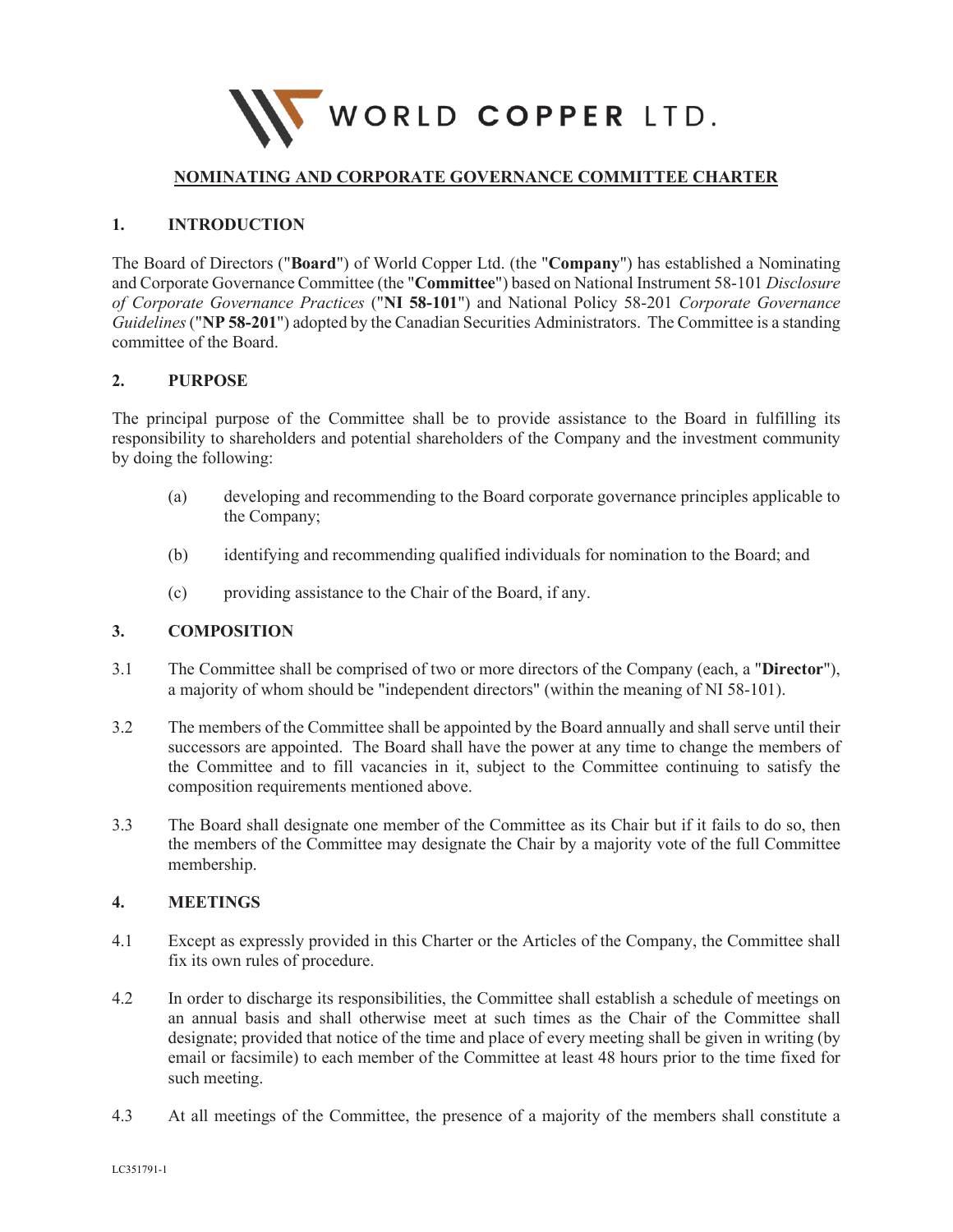quorum for the transaction of the business and the vote of a majority of the members present shall be the act of the Committee.

- 4.4 Members of the Committee may participate in a meeting of the Committee by means of such telephonic, electronic or other communication facilities as to permit all persons participating in the meeting to communicate adequately with each other, and a member participating in such a meeting by any such means is deemed to be present at that meeting.
- 4.5 The Committee shall maintain written minutes of its meetings, which minutes shall be filed with the minutes of the meetings of the Board. The Committee shall make regular reports of its meetings to the Board, directly or through its Chair, accompanied by any recommendations to the Board approved by the Committee.
- 4.6 Any action required or permitted to be taken at any meeting of the Committee may be taken without a meeting if all of its members consent in writing to the action and such writing is filed with the records of proceedings of the Committee.
- 4.7 Directors not on the Committee may attend meetings at their discretion. At the request of the Chair of the Committee, members of management of the Company and outside consultants may attend Committee meetings.

# **5. AUTHORITY AND RESPONSIBILITIES**

- 5.1 The Committee shall have the principal roles and responsibilities as are more particularly set forth in Section 5.2 below. The Committee shall also carry out any other responsibilities and duties delegated to it by the Board from time to time related to and as required by changing business, legislative, regulatory, legal or other conditions.
- 5.2 The principal roles and responsibilities of the Committee shall include:
	- (a) periodically, identifying individuals qualified to be nominated for election to the Board or any of the Board's committees, consistent with criteria approved by the Board, and making recommendations to the Board on persons that the Board should nominate for election as Directors at the next annual meeting of the shareholders of the Company;
	- (b) periodically, evaluating the performance, qualifications and independence of each member of the Board and its committees, and making recommendations to the Board on any necessary or desirable changes in the composition of the Board or any of its committees;
	- (c) periodically, assessing the performance of the Board and its committees, the contributions by individual Directors, the quality of the relationship between management of the Company and the Board and recommending any improvements, if necessary. This assessment shall consider, in the case of the Board or a committee of the Board, its mandate or charter and, in the case of individual Directors, the applicable position description as well as the competencies and skills each individual Director is expected to bring to the Board;
	- (d) periodically, reviewing and assessing this Charter and any other Board committee charters, and the policies of the Company, and making recommendations to the Board on any recommended amendments thereto;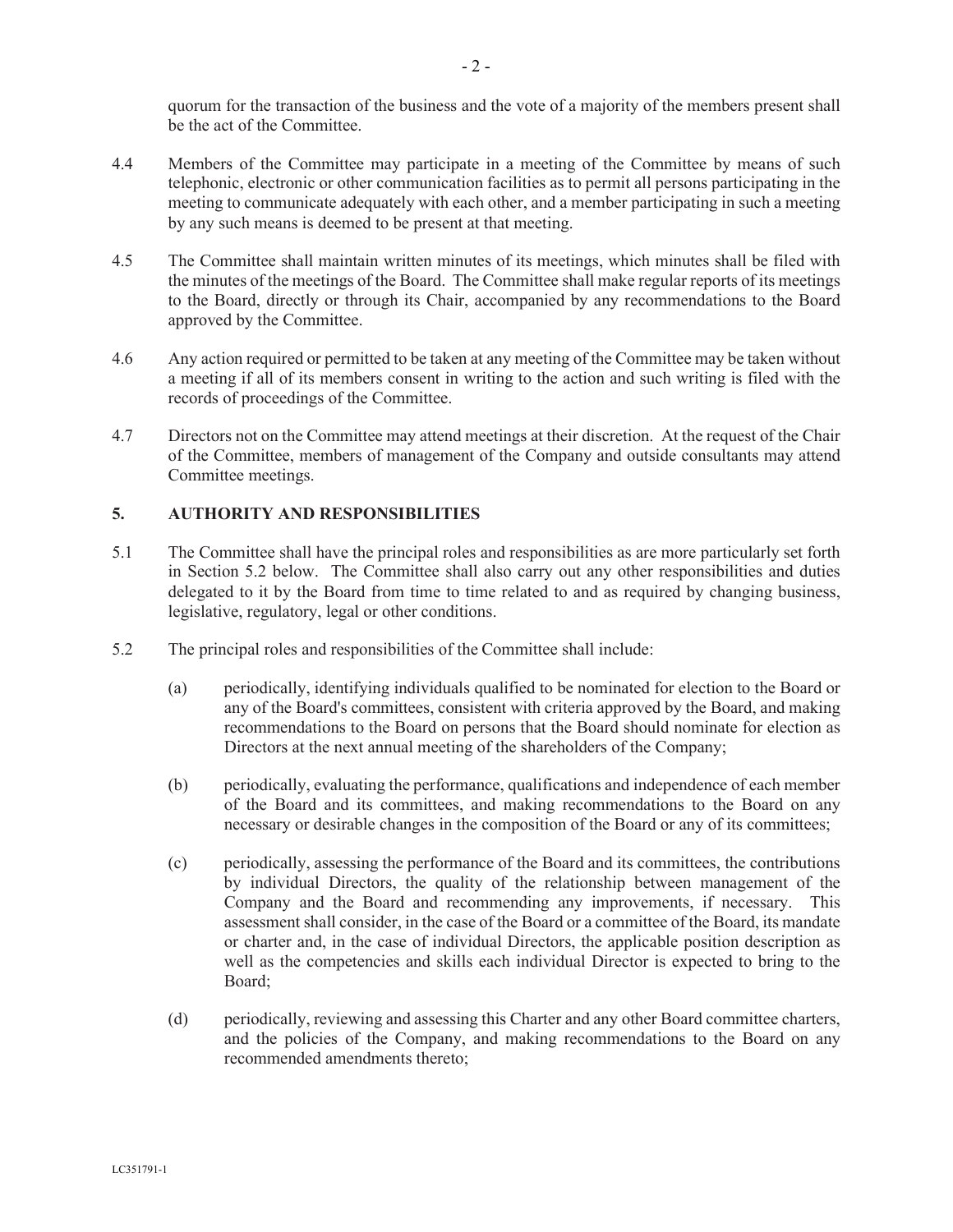- (e) identifying corporate governance standards and practices applicable to the Company and monitoring new developments in corporate governance, and making recommendations to the Board as required;
- (f) developing corporate governance principles applicable to the Company, and making recommendations to the Board on any such principles;
- (g) assisting the Board in reviewing and approving the disclosure with respect to corporate governance practices required to be included in the regulatory filings of the Company based on advice from legal and accounting advisors;
- (h) considering and making recommendations to the Board on any requests for waivers of the Company's *Code of Business Conduct and Ethics* (the "**Code**"), and reviewing and recommending changes to the Code. The Company shall make disclosure of such waivers of the Code as required by applicable laws and stock exchange policies, based on advice from legal counsel; and
- (i) exercising such other powers and performing such other duties and responsibilities as are incidental to the purposes, duties and responsibilities specified herein and as may from time to time be delegated to the Committee by the Board.
- 5.3 The following shall be the principal responsibilities of the Committee when selecting and recommending Director nominees:
	- (a) The Committee shall consider:
		- (i) the appropriate size of the Board;
		- (ii) the competencies and skills that the Board considers to be necessary for the Board, as a whole, to possess;
		- (iii) the competencies and skills that the Board considers each existing Director to possess;
		- (iv) the competencies and skills each Director nominee will bring to the Board; and
		- (v) whether or not each Director nominee can devote sufficient time and resources to the such person's duties as a Director.
	- (b) The Committee shall develop qualification criteria for Board members for recommendation to the Board in accordance with NP 58-201. In conjunction with the Chair of the Board, the Committee shall recommend Board members to the various committees of the Board.
- 5.4 All reasonably necessary costs to allow the Committee to carry out its duties shall be paid for by the Company.
- 5.5 The Committee shall have the sole authority to retain and terminate any search firm to be used to identify Director nominees and shall have authority to approve the search firm's fees and other retention terms.
- 5.6 The Committee shall have the authority to conduct any investigation appropriate to fulfill its responsibilities. After notifying the Board, the Committee may retain or appoint, at the Company's